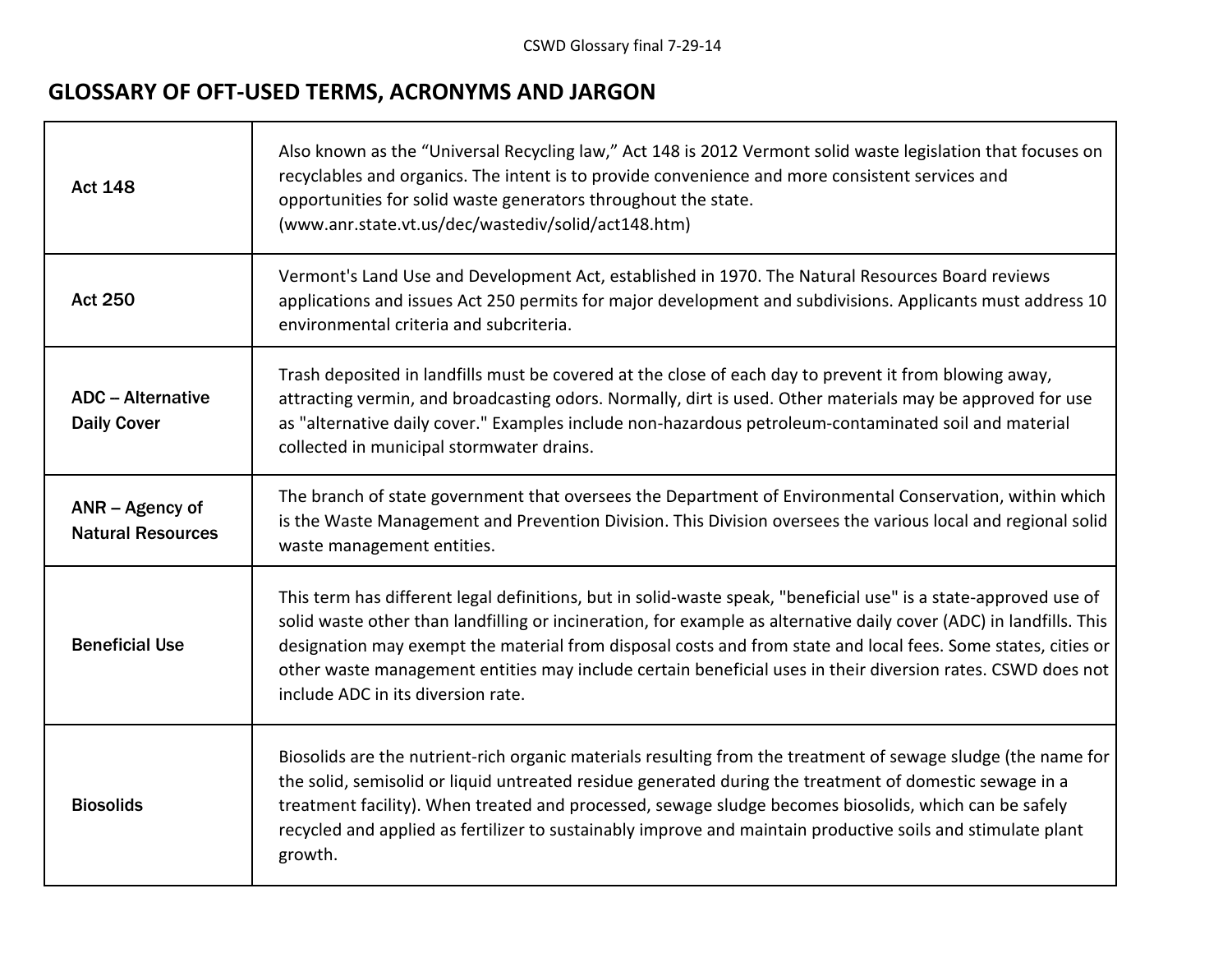┑

Т

г

| <b>BPW</b> - Burlington<br><b>Public Works</b>            | The department responsible for solid waste management in the city of Burlington. DPW collects residential<br>recycling in Burlington, but not trash nor commercial recycling.                                                                                                                                                   |
|-----------------------------------------------------------|---------------------------------------------------------------------------------------------------------------------------------------------------------------------------------------------------------------------------------------------------------------------------------------------------------------------------------|
| <b>C&amp;D - Construction</b><br>and Demolition           | Waste from any demolition or construction project.                                                                                                                                                                                                                                                                              |
| Cart (see also Toter)                                     | A wheeled, lidded container used for collecting waste, recyclables or food scraps. Commonly in 32-, 64- and<br>96-gallon sizes.                                                                                                                                                                                                 |
| <b>CEG - Conditionally</b><br><b>Exempt Generator</b>     | A generator of hazardous waste that is conditionally exempted from certain provisions of the Vermont<br>Hazardous Waste Management Regulations. Any Chittenden County CEG may use the CSWD Environmental<br>Depot. Fees apply: cswd.net/hazardous-waste/c-e-g/                                                                  |
| <b>Chart of Accounts</b>                                  | An umbrella term covering the listing of all account codes associated with conducting business. Includes<br>assets, liabilities, expenses and revenues.                                                                                                                                                                         |
| <b>Clean wood</b>                                         | Any dimensional lumber or natural wood that has never been stained, painted, treated or glued.                                                                                                                                                                                                                                  |
| <b>Compost</b>                                            | Aerobically decomposed organic matter resulting in humus, commonly used as a fertilizer and soil<br>ammendment.                                                                                                                                                                                                                 |
| <b>Consolidated</b><br><b>Collection</b>                  | Consolidated collection means that a municipality (solid waste district or individual city, village, or town)<br>contracts with one or more haulers to provide curbside collection service for specific routes or districts<br>within that municipality, rather than have multiple haulers running routes in each neighborhood. |
| <b>DEC-Department of</b><br>Environmental<br>Conservation | Contains the Waste Management and Prevention Division, which oversees the various local and regional<br>solid waste management entities.                                                                                                                                                                                        |
| <b>Diversion</b>                                          | Diversion refers to the reuse, repurposing, recycling, composting, or other means used to prevent materials<br>discarded by households, businesses, and institutions from being disposed in a landfill or incinerated.                                                                                                          |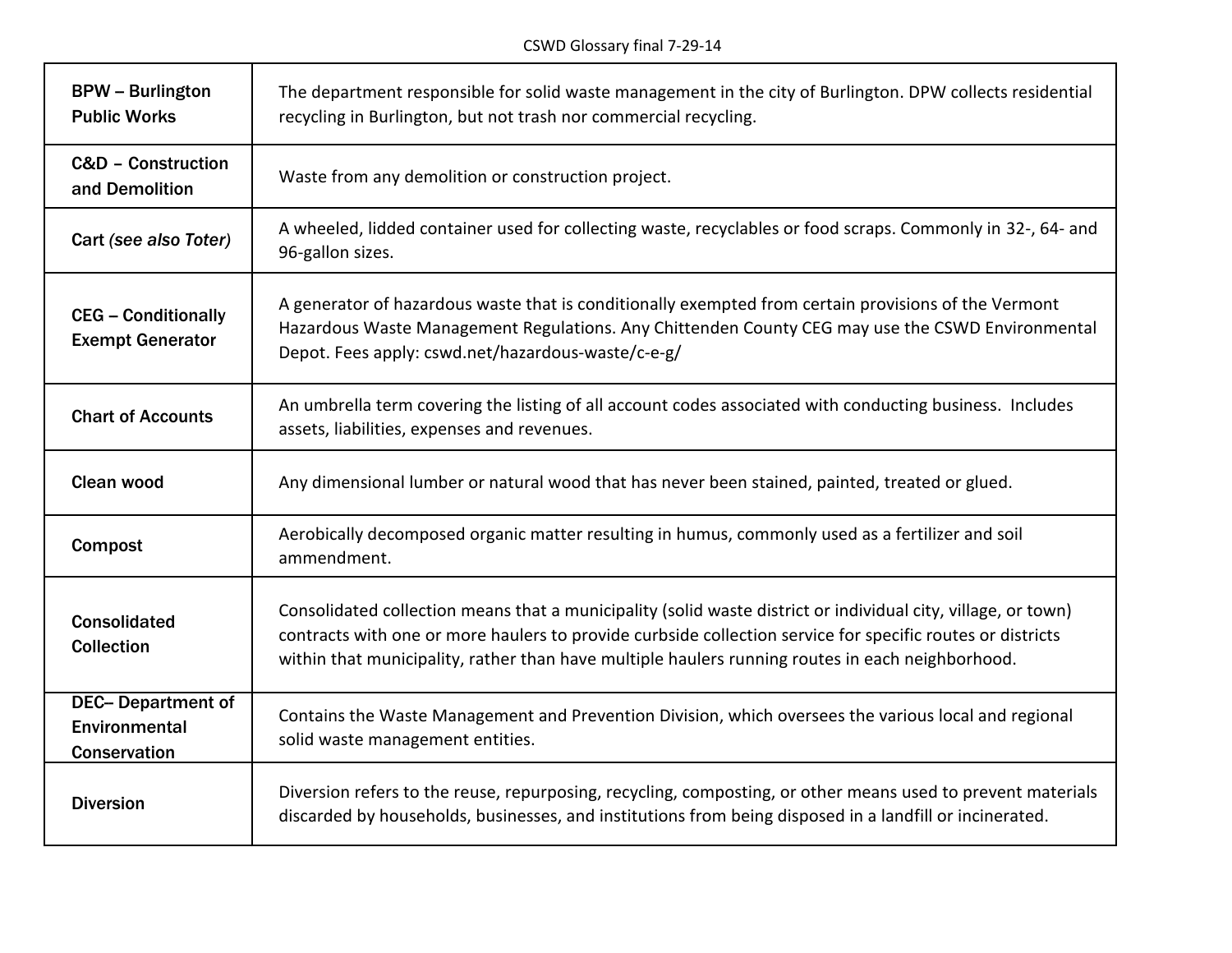| <b>DOC-Drop-Off Center</b>                                            | Seven transfer stations owned and operated by CSWD that accept MSW, recyclables, certain hazardous<br>wastes, and food scraps directly from residents and small businesses. See cswd.net/chittenden-county-solid-<br>waste-facilities/drop-off-centers/                                                                                                                                                                                                                                                                                                                                                                                                                                                                                                                                                                                                                                                                                                                                                                                             |
|-----------------------------------------------------------------------|-----------------------------------------------------------------------------------------------------------------------------------------------------------------------------------------------------------------------------------------------------------------------------------------------------------------------------------------------------------------------------------------------------------------------------------------------------------------------------------------------------------------------------------------------------------------------------------------------------------------------------------------------------------------------------------------------------------------------------------------------------------------------------------------------------------------------------------------------------------------------------------------------------------------------------------------------------------------------------------------------------------------------------------------------------|
| <b>Drop-Off Composting</b>                                            | An option for residents and businesses in Chittenden County to deliver organic material to a Drop-Off Center<br>or to Green Mountain Composting.                                                                                                                                                                                                                                                                                                                                                                                                                                                                                                                                                                                                                                                                                                                                                                                                                                                                                                    |
| <b>EPR</b> – Extended<br>Producer<br><b>Responsibility</b>            | A mandatory type of product stewardship that includes, at a minimum, the requirement that the producer's<br>responsibility for their product extends to post-consumer management of that product and its packaging.<br>There are two related features of EPR policy: (1) shifting financial and management responsibility, with<br>government oversight, upstream to the producer and away from the public sector; and (2) providing<br>incentives to producers to incorporate environmental considerations in the design of their products and<br>packaging<br>As of July, 2014, the following EPR laws have been passed in Vermont:<br>Certain Dry-Cell Batteries: Act 95- effective beginning 1992<br>Automobile Switches: Act 117- effective July 1, 2006<br>Mercury Thermostats: Act 149- effective July 1, 2008<br>Electronic Waste: Act 79 - effective January 1, 2011.<br>Mercury Lamps: Act 36- effective May 19, 2011<br>Architectural Paint: Act 58- effective December 1, 2013<br>Primary Batteries: Act 139- effective January 1, 2016 |
| E-scrap/E-waste $-$<br><b>Electronic scrap or</b><br>electronic waste | The following electronic devices are banned from landfill disposal in Vermont as of January 1, 2011:<br>computers; peripherals; computer monitors; cathode ray tubes; televisions; printers; personal electronics<br>such as personal digital assistants and personal music players; electronic game consoles; printers; fax<br>machines; wireless telephones; telephones; answering machines; videocassette recorders; digital versatile<br>disc players; digital converter boxes; stereo equipment; and power supply cords (as used to charge electronic<br>devices).                                                                                                                                                                                                                                                                                                                                                                                                                                                                             |
| <b>Feedstock</b>                                                      | In CSWD usage, this refers to the materials that Green Mountain Compost combines to make compost:<br>leaves and yard debris, wood chips, manures and bedding (when accepted), and pre- and post-consumer<br>food scraps and residuals.                                                                                                                                                                                                                                                                                                                                                                                                                                                                                                                                                                                                                                                                                                                                                                                                              |
| FY - Fiscal Year                                                      | CSWD's fiscal year begins on July 1 and ends on June 30.                                                                                                                                                                                                                                                                                                                                                                                                                                                                                                                                                                                                                                                                                                                                                                                                                                                                                                                                                                                            |
| <b>GL-General Ledger</b>                                              | Another term for the general accounting records.                                                                                                                                                                                                                                                                                                                                                                                                                                                                                                                                                                                                                                                                                                                                                                                                                                                                                                                                                                                                    |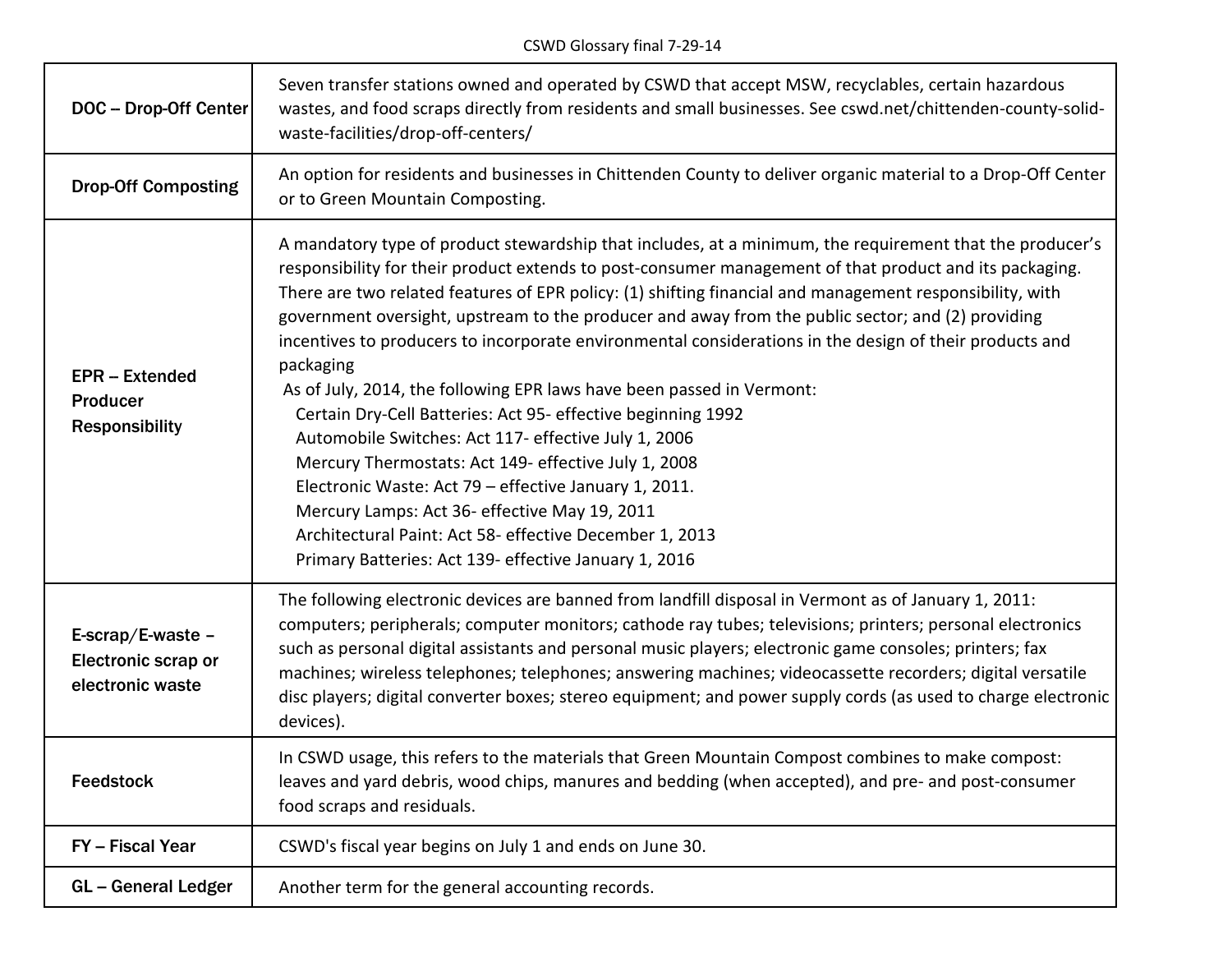CSWD Glossary final 7-29-14

| GMC - Green<br><b>Mountain Compost</b>              | CSWD's compost and compost products brand and processing facility located at 1042 Redmond Road in<br>Williston.                                                                                                                                                                                                                                                                                                                                                               |
|-----------------------------------------------------|-------------------------------------------------------------------------------------------------------------------------------------------------------------------------------------------------------------------------------------------------------------------------------------------------------------------------------------------------------------------------------------------------------------------------------------------------------------------------------|
| <b>Great Plains</b>                                 | <b>CSWD</b> accounting software                                                                                                                                                                                                                                                                                                                                                                                                                                               |
| Hauler                                              | Any public or private entity that collects and transports solid waste (e.g., MSW, C&D, recyclables,<br>compostable material).                                                                                                                                                                                                                                                                                                                                                 |
| <b>HHW-Household</b><br><b>Hazardous Waste</b>      | Any waste from households (including single and multiple residences, hotels and motels, bunkhouses, ranger<br>stations, crew quarters, campgrounds, picnic grounds and day-use recreation areas) that would be subject to<br>regulation as hazardous wastes if it were not from households. Examples of HHW include: paint, cleaners,<br>oils, batteries, and pesticides. Because they contain potentially hazardous ingredients, these wastes require<br>special management. |
| <b>ICI</b>                                          | ICI is short for institutional, commercial, and industrial. It is used when referring to waste from these sectors.                                                                                                                                                                                                                                                                                                                                                            |
| Landfill                                            | A place to dispose of waste whereby it is buried and covered.                                                                                                                                                                                                                                                                                                                                                                                                                 |
| <b>MMP - Materials</b><br><b>Management Plan</b>    | The MMP is the plan that lays out how solid waste is handled in the state. It defines the responsibilities of<br>the State and the local solid waste management entities. It was updated in 2014 to incorporate new<br>mandates related to the passage of Act 148, the Universal Recycling Law, passed in 2012.                                                                                                                                                               |
| <b>MRF - Materials</b><br><b>Recovery Facility</b>  | The term for facilities that sort and bale or otherwise prepare raw recyclable materials collected from<br>households and businesses for shipment to secondary markets for further processing. The CSWD MRF is<br>located at 357 Avenue C in Williston: cswd.net/chittenden-county-solid-waste-facilities/materials-recovery-<br>facility/                                                                                                                                    |
| <b>MSW - Municipal</b><br><b>Solid Waste</b>        | Commonly known as "trash," this is everyday items commonly discarded for disposal by households and<br>businesses.                                                                                                                                                                                                                                                                                                                                                            |
| <b>NERC - Northeast</b><br><b>Recycling Council</b> | A multi-state, non-profit organization that conducts research, hands-on projects, training, and outreach on<br>issues associated with source reduction, recycling, composting, environmentally preferable purchasing, and<br>decreasing the toxicity of the solid waste stream. It is comprised of Connecticut, Delaware, Maine,<br>Massachusetts, New Hampshire, New Jersey New York, Pennsylvania, Rhode Island, and Vermont.                                               |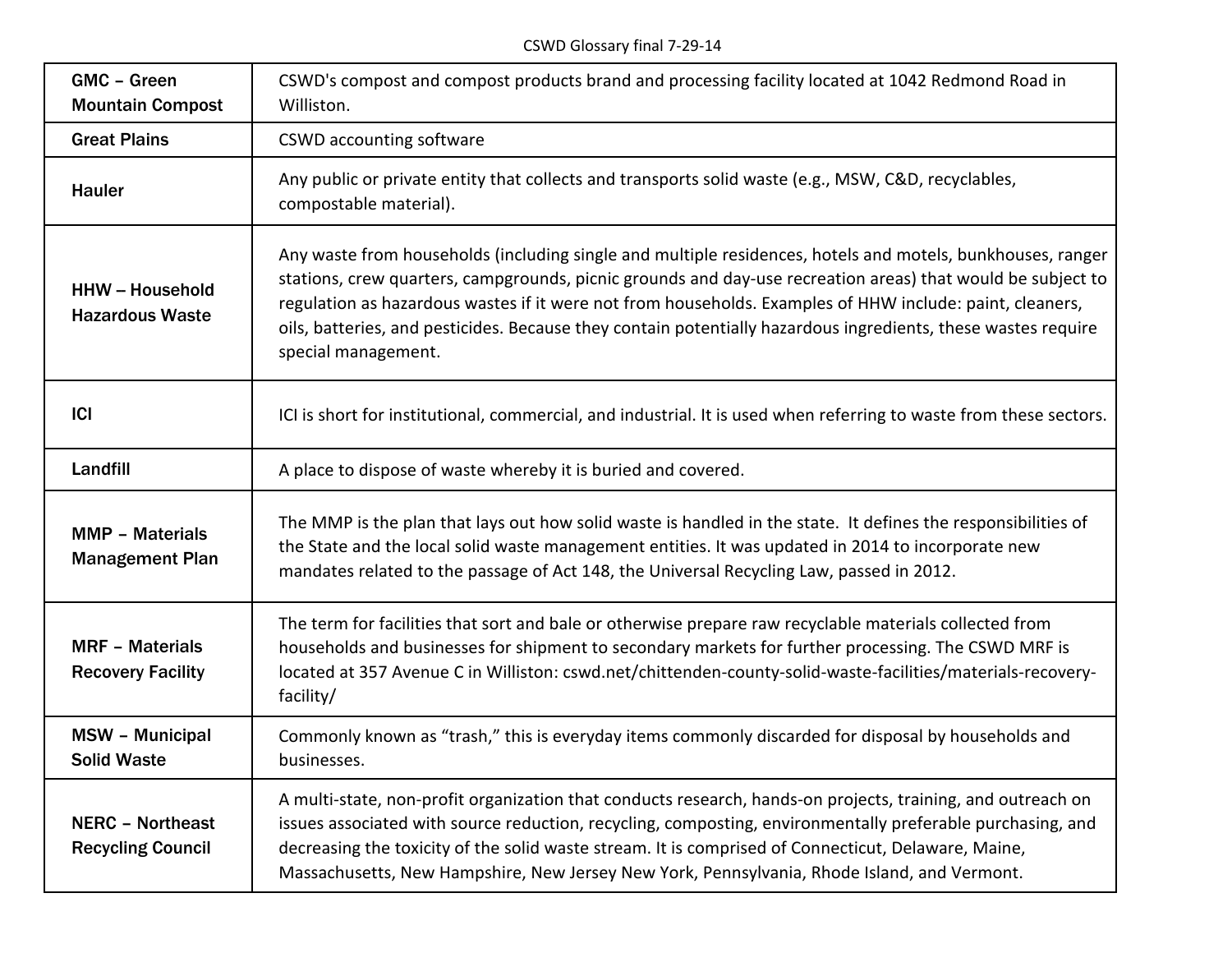| <b>NRRA - Northeast</b><br><b>Resource Recovery</b><br><b>Association</b> | A non-profit 501(c) organization that provides cooperative purchasing programs, educational and networking<br>opportunities, technical assistance, and cooperative marketing programs.                                                                                                                                                                                                                                                                                                                                                                                                                                                                                                                                                                                                                                                                                                                                                                                         |
|---------------------------------------------------------------------------|--------------------------------------------------------------------------------------------------------------------------------------------------------------------------------------------------------------------------------------------------------------------------------------------------------------------------------------------------------------------------------------------------------------------------------------------------------------------------------------------------------------------------------------------------------------------------------------------------------------------------------------------------------------------------------------------------------------------------------------------------------------------------------------------------------------------------------------------------------------------------------------------------------------------------------------------------------------------------------|
| <b>OCC - Old Corrugated</b><br>Cardboard                                  | The common term used for this material at MRFs and in commodities markets.                                                                                                                                                                                                                                                                                                                                                                                                                                                                                                                                                                                                                                                                                                                                                                                                                                                                                                     |
| <b>ONP - Old Newspaper</b>                                                | The common term used for this material at MRFs and in commodities markets.                                                                                                                                                                                                                                                                                                                                                                                                                                                                                                                                                                                                                                                                                                                                                                                                                                                                                                     |
| <b>Overs</b>                                                              | Unusable materials remaining after the final screening of finished compost. Commonly large pieces of wood,<br>rocks, and contaminants such as plastic and metal utensils, random containers, tennis balls, etc.                                                                                                                                                                                                                                                                                                                                                                                                                                                                                                                                                                                                                                                                                                                                                                |
| <b>Packer Truck</b>                                                       | Any of several types of waste-collection trucks with an on-board compaction system.                                                                                                                                                                                                                                                                                                                                                                                                                                                                                                                                                                                                                                                                                                                                                                                                                                                                                            |
| PAH - polycyclic<br>aromatic<br>hydrocarbons                              | Polycyclic Aromatic Hydrocarbons (PAHs), are a group of compounds formed from incomplete combustion,<br>and are normally present in varying concentrations in urban environments. They are released into the<br>atmosphere every time we run our vehicles, light a fire to heat our homes, or smoke a cigarette. You also find<br>them on burnt toast or charred meat. They're pretty much everywhere in our environment.<br>PAHs are present in minute quantities (parts per billion) in Green Mountain Compost products from leaves<br>and yard debris. PAHs are readily absorbed into leaves during their lifespan, and break down much more<br>slowly than other materials that make up our compost, which can result in concentrations that may be equal<br>to or slightly higher than normal background levels found in soil in the greater Burlington area.<br>The State of Vermont has determined that PAHs do not pose acute health risks at low levels such as those |
|                                                                           | found in our compost when applied according to normal usage guidelines (a ratio of 1 part compost to a<br>minimum of 2 parts native soil). There are currently no State or Federal standards for PAHs in compost.                                                                                                                                                                                                                                                                                                                                                                                                                                                                                                                                                                                                                                                                                                                                                              |
| <b>PaintCare</b>                                                          | PaintCare Inc. is a non-profit 501(c)(3) organization established by the American Coatings Association to<br>represent paint manufacturers to plan and operate paint stewardship programs in the U.S. states, such as<br>Vermont, that pass paint stewardship laws. The organization's main effort is to set up more places for people<br>to take unwanted, leftover paint. The program is funded through fees on each container of architectural<br>paint sold. Budgets and fees are set on a state-by-state basis. As of July, 2014, these fees have been the same<br>in each state with a program: 35 cents, 75 cents or \$1.60 per container, depending on the container size.                                                                                                                                                                                                                                                                                             |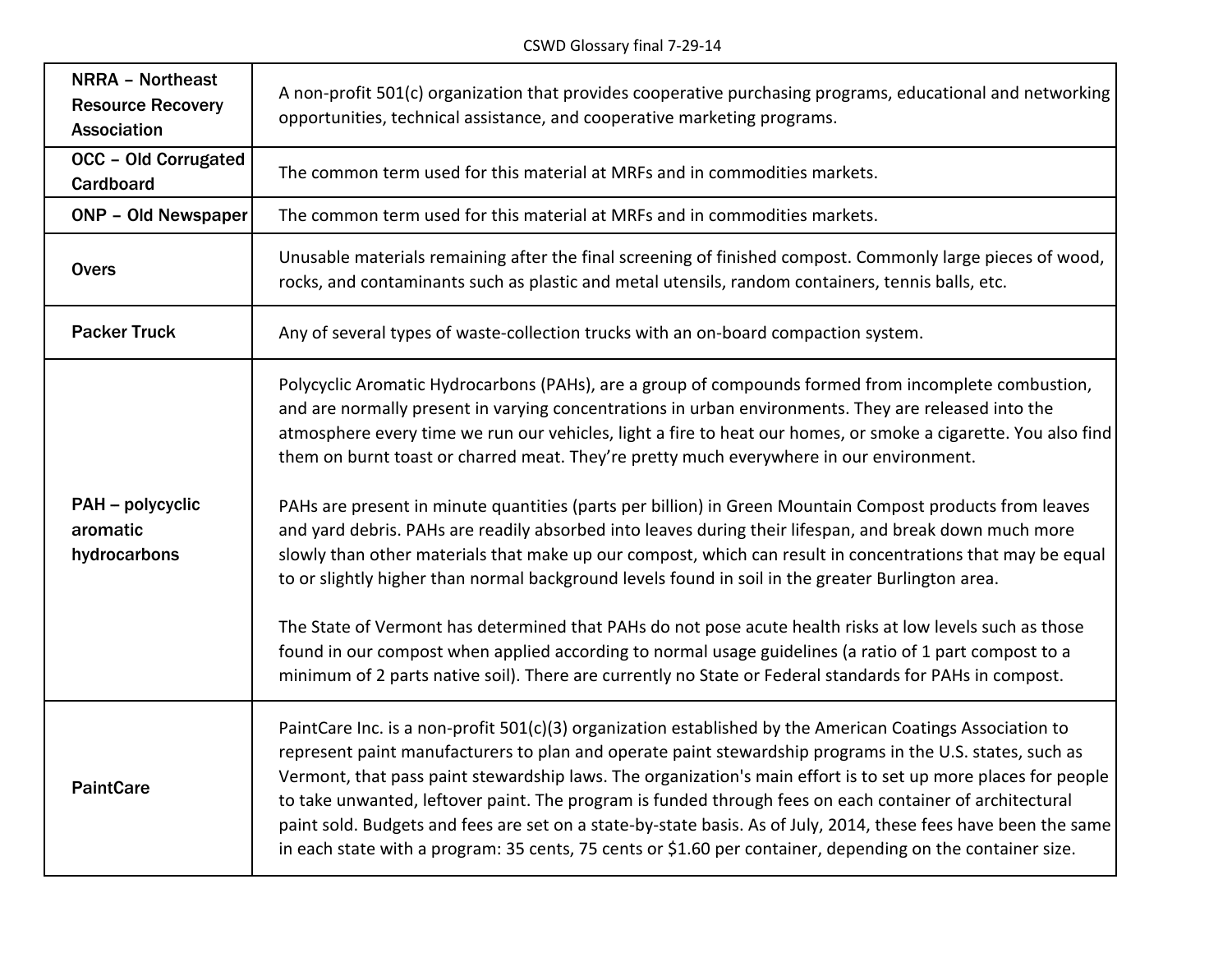CSWD Glossary final 7-29-14

| PAYT-Pay as you<br>throw                         | See "Unit-based rates"                                                                                                                                                                                                                                                                                                                                                                                                                                                                                                                                                                                                                                                                                                                                                                                                                          |
|--------------------------------------------------|-------------------------------------------------------------------------------------------------------------------------------------------------------------------------------------------------------------------------------------------------------------------------------------------------------------------------------------------------------------------------------------------------------------------------------------------------------------------------------------------------------------------------------------------------------------------------------------------------------------------------------------------------------------------------------------------------------------------------------------------------------------------------------------------------------------------------------------------------|
| <b>Persistent Herbicides</b>                     | The Environmental Protection Agency (EPA) defines herbicides as chemicals used to manipulate or control<br>undesirable vegetation. Persistent herbicides are a class of systemic herbicides that are used to control a<br>wide variety of broadleaf weeds without impacting grasses. These herbicides are formulated to survive<br>multiple years of exposure in certain growing environments. They are typically designed for use in hayfields,<br>horse pastures, golf courses, right-of-ways, and lawns to kill off unwanted weeds. Traces of persistent<br>herbicides were discovered in Green Mountain Compost products in 2012. These herbicides have been<br>detected in compost feedstocks such as horse manure and grass, in food scraps, and in most if not all brands<br>of compost products sold in Vermont and around the country. |
| PFRP - process to<br>further reduce<br>pathogens | Processes that, when applied within specific parameters, will reduce the presence of pathogenic bacteria,<br>certain viruses and other harmful organisms in materials such as compost and biosolids to below detectable<br>levels.                                                                                                                                                                                                                                                                                                                                                                                                                                                                                                                                                                                                              |
| PGA - processed<br>glass aggregate               | Mixed glass cullet produced from crushed and screened clean glass food and beverage containers that have<br>been processed via single-stream recycling.                                                                                                                                                                                                                                                                                                                                                                                                                                                                                                                                                                                                                                                                                         |
| <b>PLA-Polylactic Acid</b>                       | A polymer derived from renewable resources, such as corn starch, tapioca roots, beets, or sugarcane. The<br>polymer is converted to a resin that is used to manufacture compostable products such as cups, take-out<br>clamshells, and utensils.                                                                                                                                                                                                                                                                                                                                                                                                                                                                                                                                                                                                |
| <b>Polishing Screen</b>                          | A machine at a MRF designed to further sort materials such as fibers (paper, cardboard) from containers.                                                                                                                                                                                                                                                                                                                                                                                                                                                                                                                                                                                                                                                                                                                                        |
| <b>Pre-Sort</b>                                  | Where material at the MRF is first conveyed so workers can manually pull trash and other contamination off<br>of the conveyor before the recyclable material reaches the sorting machines.                                                                                                                                                                                                                                                                                                                                                                                                                                                                                                                                                                                                                                                      |
| <b>Product Stewardship</b>                       | The act of minimizing health, safety, environmental, and social impacts of a product and its packaging, and<br>maximizing economic benefits of a product and its packaging throughout all lifecycle stages. The producer of<br>the product has the greatest ability to minimize adverse impacts, but other stakeholders, such as suppliers,<br>retailers, and consumers, also play a role. Product stewardship can be either voluntary or required by law.<br>See also "Extended Producer Responsibility."                                                                                                                                                                                                                                                                                                                                      |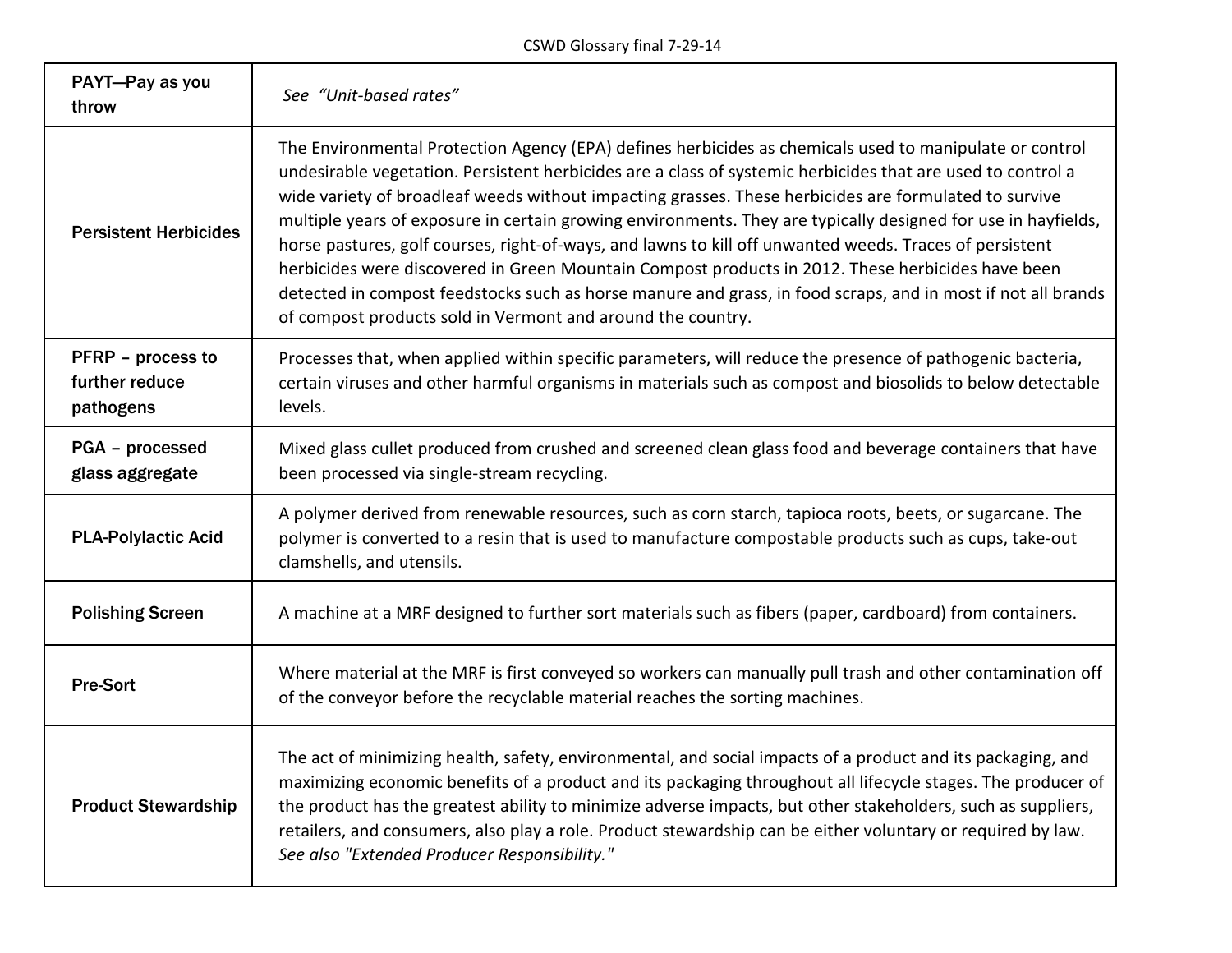| <b>Recycling</b>                                                               | The physical transformation of a material or product into its basic form--e.g., paper fiber pulp, plastic resin,<br>aluminum or steel--and using it to manufacture new products.                                                                                                                                                                                                                                                                                                                                                                                                                                                                                                                                                 |
|--------------------------------------------------------------------------------|----------------------------------------------------------------------------------------------------------------------------------------------------------------------------------------------------------------------------------------------------------------------------------------------------------------------------------------------------------------------------------------------------------------------------------------------------------------------------------------------------------------------------------------------------------------------------------------------------------------------------------------------------------------------------------------------------------------------------------|
| <b>Recycling Rate,</b><br><b>Recovery Rate,</b><br><b>Diversion Rate</b>       | (see separate definitions sheet)                                                                                                                                                                                                                                                                                                                                                                                                                                                                                                                                                                                                                                                                                                 |
| Reuse                                                                          | The act of using an item or material multiple times in its original or only slightly modified form either for its<br>designed use, or for an alternative use.                                                                                                                                                                                                                                                                                                                                                                                                                                                                                                                                                                    |
| RIC - Resin<br><b>Identification Codes,</b><br>(a.k.a. "recycling<br>symbols") | Often found stamped on or into the bottom of plastic containers and packaging and surrounded by the<br>"chasing arrows" recycling symbol, RICs are the numbers established by the plastics industry in 1988 to make<br>separation of different polymers easier and more consistent for recycling. See more info at<br>cswd.net/recycling/plastic-resin-codes/                                                                                                                                                                                                                                                                                                                                                                    |
| <b>Roll-off</b>                                                                | An open-top metal container carried on a truck frame for the transport of solid waste. Often staged at<br>construction sites, clean-outs, and large commercial generators.                                                                                                                                                                                                                                                                                                                                                                                                                                                                                                                                                       |
| <b>Scrap metal (CSWD</b><br>landfill ban definition)                           | Metal items larger than one cubic foot or weighing more than 25 lbs are banned from the landfill. CSWD<br>accepts scrap metal at all Drop-Off Centers.                                                                                                                                                                                                                                                                                                                                                                                                                                                                                                                                                                           |
| <b>Screen</b>                                                                  | Any of several machines at the MRF designed to sort various types of materials.                                                                                                                                                                                                                                                                                                                                                                                                                                                                                                                                                                                                                                                  |
| <b>Sharps</b>                                                                  | Biomedical waste made up of used devices designed to puncture or lacerate the skin, along with any<br>attached container. Needles and syringes are a common example.                                                                                                                                                                                                                                                                                                                                                                                                                                                                                                                                                             |
| Sludge                                                                         | The solid, semisolid or liquid untreated residue generated during the treatment of domestic or other sewage<br>in a treatment facility. See "Biosolids" for more information on municipal sludge.                                                                                                                                                                                                                                                                                                                                                                                                                                                                                                                                |
| <b>Solid Waste</b>                                                             | Any discarded garbage, refuse, septage, and sludge from a waste treatment plant, water supply plant, or<br>pollution control facility and other discarded material including solid, liquid, semi - solid, or contained<br>gaseous materials resulting from industrial, commercial, mining, or agricultural operations and from<br>community activities but does not include animal manure and absorbent bedding used for soil enrichment or<br>solid or dissolved materials in industrial discharges which are point sources subject to permits under the<br>Water Pollution Control Act. Solid waste that is also hazardous waste is subject to further regulation under<br>the Vermont Hazardous Waste Management Regulations. |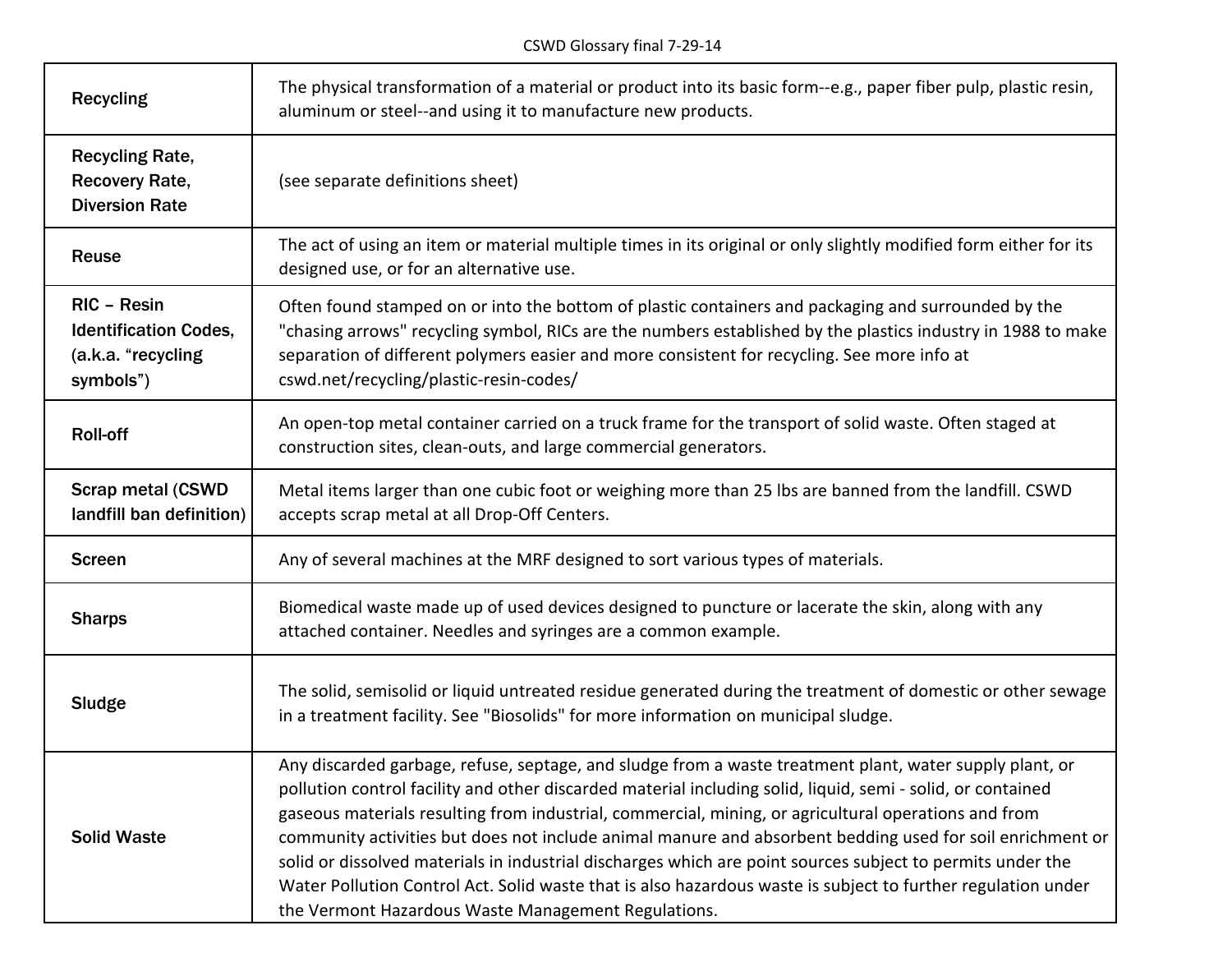## CSWD Glossary final 7-29-14

٦

| Solid waste entities<br>(how they came to be,<br>$etc.$ )               | Under federal and state law, municipalities have the responsibility and authority for the management of<br>waste generated in their jurisdiction. Under Act 78, Vermont's first solid waste management law,<br>municipalities were authorized to collectively form solid waste districts to leverage economies of scale to<br>develop the infrastructure and programs needed to effectively manage the waste generated by their<br>residents, businesses, and institutions. The State of Vermont uses the term "solid waste entities" to refer to<br>municipalities, solid waste districts, and municipal alliances or groups that are responsible for their members'<br>waste. |
|-------------------------------------------------------------------------|---------------------------------------------------------------------------------------------------------------------------------------------------------------------------------------------------------------------------------------------------------------------------------------------------------------------------------------------------------------------------------------------------------------------------------------------------------------------------------------------------------------------------------------------------------------------------------------------------------------------------------------------------------------------------------|
| <b>Stormwater runoff</b>                                                | Storm-event precipitation that flows over land or surfaces such as pavement and rooftops instead of being<br>gradually absorbed into the ground. The EPA and state authorities require prevention and special<br>management of stormwater runoff due to the high level of debris, chemicals, sediment and other pullutants<br>it frequently contains.                                                                                                                                                                                                                                                                                                                           |
| <b>SWIP - Solid Waste</b><br><b>Implementation Plan</b>                 | All Vermont municipalities, either individually or as part of a solid waste management district or an inter-<br>municipal association are required to adopt a SWIP. In general, a SWIP documents the municipality's waste<br>management facilities, describes how the various components of solid waste will be managed, and provides<br>information on how the public will be educated. Specifically, the SWIP describes how the performance<br>standards in the Vermont Materials Management Plan will be met.                                                                                                                                                                |
| <b>SWMF-Solid Waste</b><br><b>Management Fee</b>                        | CSWD charges the SWMF on each ton of trash collected in Chittenden County that will be landfilled. It is one<br>of three main funding sources that supports a number of CSWD programs such as education, hazardous<br>waste management, recycling, composting, research and development, enforcement, and management of<br>solid waste in Chittenden County. The other two main sources are fees collected at CSWD facilities for the<br>disposal of trash, hazardous waste, and other specific items; and revenue received from the recyclables<br>processed at the MRF. As of July, 2014, the fee is \$27 per ton.                                                            |
| <b>SWMO - Solid Waste</b><br>Management<br>Ordinance, or<br>"Ordinance" | An ordinance is legislation enacted by a municipal authority. In 1992, CSWD adopted its original Solid Waste<br>Management Ordinance, which dictates how trash, recycling, and other solid waste must be handled and<br>disposed of within Chittenden County. The Ordinance is amended periodically.                                                                                                                                                                                                                                                                                                                                                                            |
| <b>Toter</b>                                                            | The brand name for a wheeled, lidded container used for collecting waste, recyclables or food scraps.<br>Commonly in 32-, 64- and 96-gallon sizes. Also known as a "cart."                                                                                                                                                                                                                                                                                                                                                                                                                                                                                                      |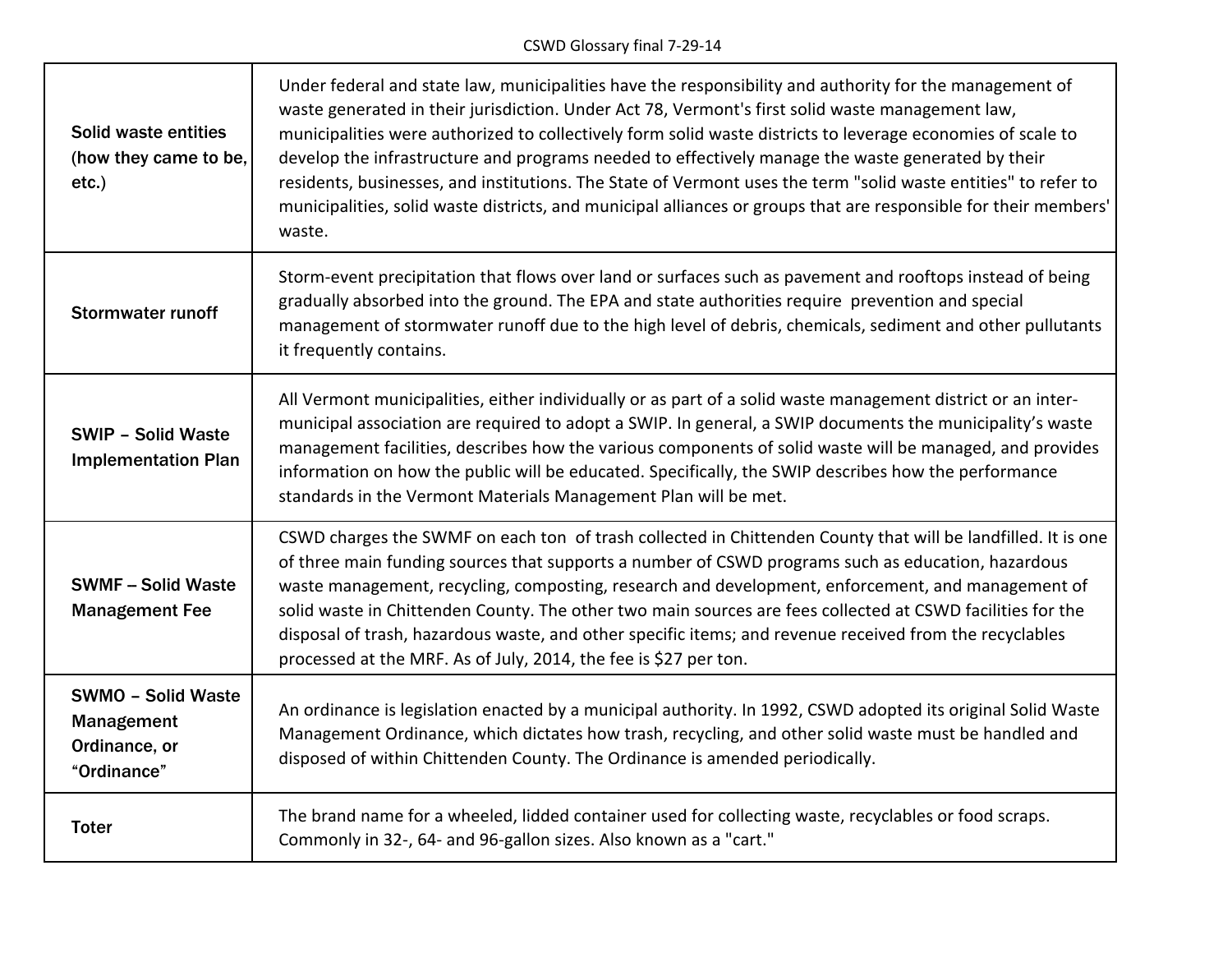┑

т

| <b>Transfer Station</b>                                                               | A transfer station is any facility where solid waste is collected, aggregated, sorted, stored, and/or processed<br>for the purpose of subsequent transfer to another solid waste management facility for further processing,<br>treatment, transfer, or disposal.<br>All CSWD Drop-Off Centers are technically transfer stations, but in Chittenden County we use the term<br>"Transfer Station" to refer to the two facilities designed specifically to collect landfill-bound materials: The<br>Casella Waste Systems facility on Avenue B in Williston, and the Advanced Disposal facility on Redmond<br>Road, also in Williston. The trash is consolidated into tractor-trailer trucks and hauled to a lined landfill. |
|---------------------------------------------------------------------------------------|----------------------------------------------------------------------------------------------------------------------------------------------------------------------------------------------------------------------------------------------------------------------------------------------------------------------------------------------------------------------------------------------------------------------------------------------------------------------------------------------------------------------------------------------------------------------------------------------------------------------------------------------------------------------------------------------------------------------------|
| Unit-based rates                                                                      | Unit-based rates, also known as variable rate pricing or pay-as-you-throw (PAYT), is a system under which<br>residents pay for trash services per unit of waste collected rather than through a fixed fee. Unit-based rates<br>take into account variations in waste generation by charging households or residents based on the amount of<br>trash they place at the curb or a drop-off center, thereby offering individuals an incentive to reduce the<br>amount of waste they generate and dispose of.                                                                                                                                                                                                                  |
| <b>Universal Waste</b>                                                                | A federally designated subset of hazardous waste that includes: batteries, pesticides, mercury-containing<br>waste and bulbs (lamps). The EPA's Universal Waste regulations streamline the collection and management<br>of these widely generated wastes.                                                                                                                                                                                                                                                                                                                                                                                                                                                                  |
| <b>VORS - Vermont</b><br><b>Organics Recycling</b><br><b>Summit</b>                   | An annual conference held specifically to discuss the organics waste stream. See<br>www.compostingvermont.org/VORS.html                                                                                                                                                                                                                                                                                                                                                                                                                                                                                                                                                                                                    |
| <b>VPSC - Vermont</b><br><b>Product Stewardship</b><br>Council                        | An organization of local governments that works with State government, waste and recycling companies,<br>water quality organizations, businesses of all types, non-profit organizations and product consumers to shift<br>Vermont's product waste management system from one focused on government funded and ratepayer<br>financed waste diversion to one that relies on producer responsibility in order to reduce public costs and<br>drive improvements in product design that promote environmental sustainability.                                                                                                                                                                                                   |
| <b>VSWDMA - Vermont</b><br><b>Solid Waste District</b><br><b>Managers Association</b> | VSWDMA represents the managers of the solid waste districts and some alliances in Vermont and advocates<br>their interests in the legislature, in working groups and committees, and through support of projects.                                                                                                                                                                                                                                                                                                                                                                                                                                                                                                          |